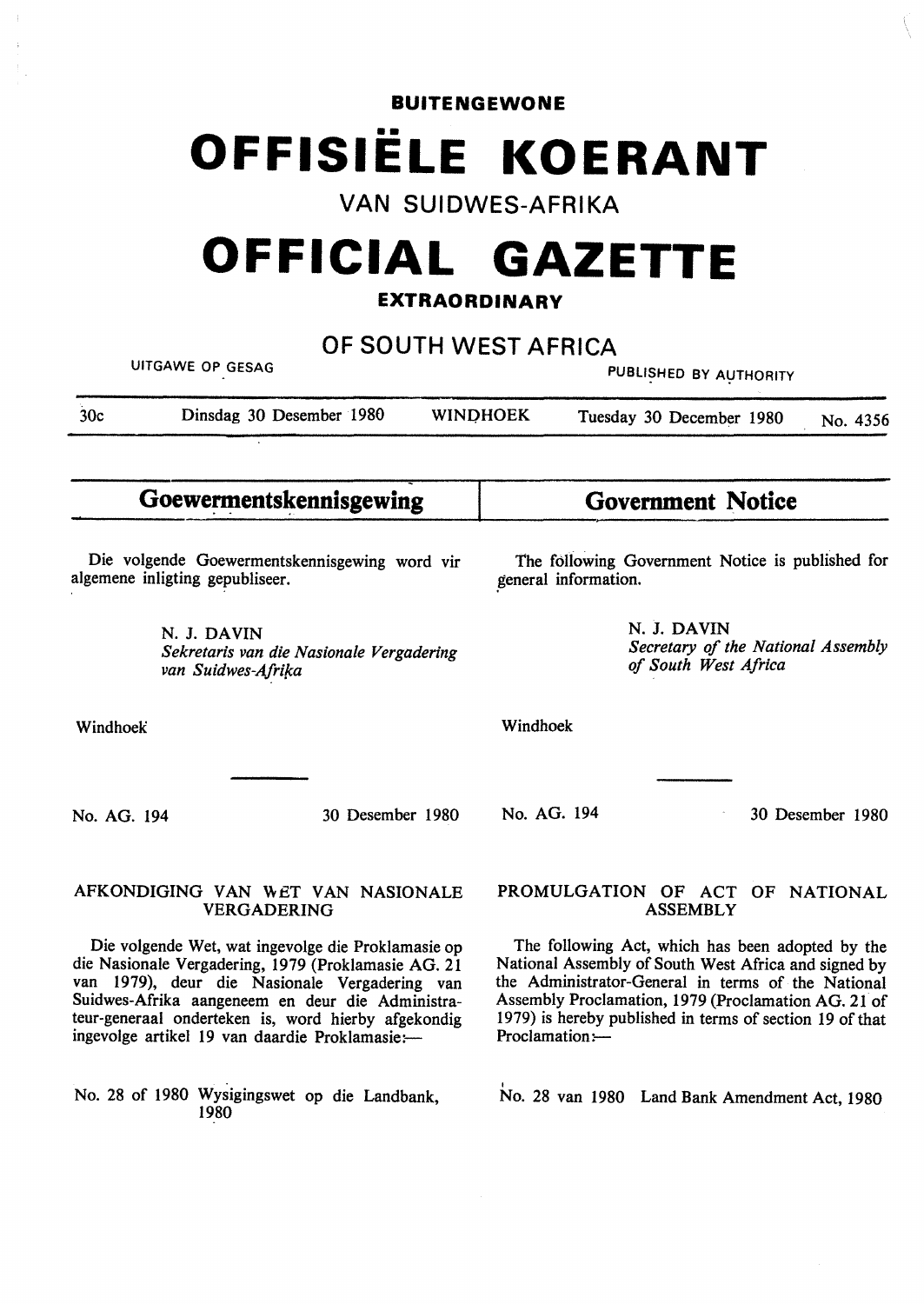#### **Wet No. 28, 1980**

#### **WYSIGINGSWET OP DIE LANDBANK, 1980**

*(Engelse teks deur die Administrateur-generaal onderteken op 17 Desember 1980)* 

팔 보고 있는 그냥

**XXANUMADERY** 

**Tot wysiging van die Landbankwet, 1944, ten einde met**  terugwerkende krag ander voorsiening te maak vir die be**paling van toelaes betaalbaar aan lede van die raad; en die datum vir die voorlegging van finansiele state aan die Administrateur-generaal te verander; en om voorsiening te maak vir aangeleenthede wat daarmee in verband staan.** 

**WET** 

1013

**DAAR WORD** BEPAAL deur die Nasionale Vergadering van Suidwes-Afrika, soos volg:-

1. (1) Artikel 10 van die Landbankwet, 1944 (hieronder die Hoofwet genoem), word hierby gewysig deur subartikel (3) deur die volgende subartikel te vervang:

(3) Daar word aan 'n lid van die raad wat elders as op die plek waar hy woon, werk in verband met die besigheid van die bank verrig het, benewens sy salaris, 'n toelae uit die fondse van die bank betaal volgens 'n tarief wat die raad vasgestel en die Administrateurgeneraal goedgekeur het, om sy reis- en verblyfkoste te dek.".

(2) Subartikel (1) word geag op 1 September 1979 in werking te getree het.

2. Artikel 65 van die Hoofwet word hierby gewysig deur subartikel (1) deur die volgende subartikel te vervang:

" (1) Die hoofbestuurder moet binne drie maande na die een-en-dertigste dag van Maart elke jaar aan die Administrateur-generaal, vir publikasie in die *Offisiele Koerant*, 'n staat stuur waarin vermeld word -

Wysiging van artikel 10<br>van Wet 13 van 1944, soos<br>gewysig deur artikel 1 van<br>Wet 10 van 1952, artikel 3 van Wet 47 van 1959, artikel 3 van Wet 46 van 1965, artikel 1 van Wet *5*  van 1968, artikel 24 van Wet 70 van 1968 en artikel 9 van Proklamasie 147 van 1979.

til Reynon.

Wysiging van artikel 65 van Wet 13 van 1944, soos gewysig deur artikel 9 van Wet 13 van 1953, artikel 12 van Wet 46 van 1965, artikel 16 van Wet 31 van 1969 en artikel 40 van Proklamasie 147 van 1979. 计结构选择

1 SW Ballys Hartford (St. 1894) est the factory and an internal community of the community of the community of the community of the community of the community of the community of the community of the community of the community of the community of the communi

 $\leq \lambda_2 \lesssim \varepsilon_{\rm NLO}$  .

tvor (2

(a) die bates en laste van die bank op gemelde datum; en

(b) die wins- en verliesrekening vir die vorige jaar.".

Kort titel.

Plane the strike heat hose

医白血细胞瘤 医无水

3. Hierdie Wet heet die Wysigingswet op die Landbank, 1980.